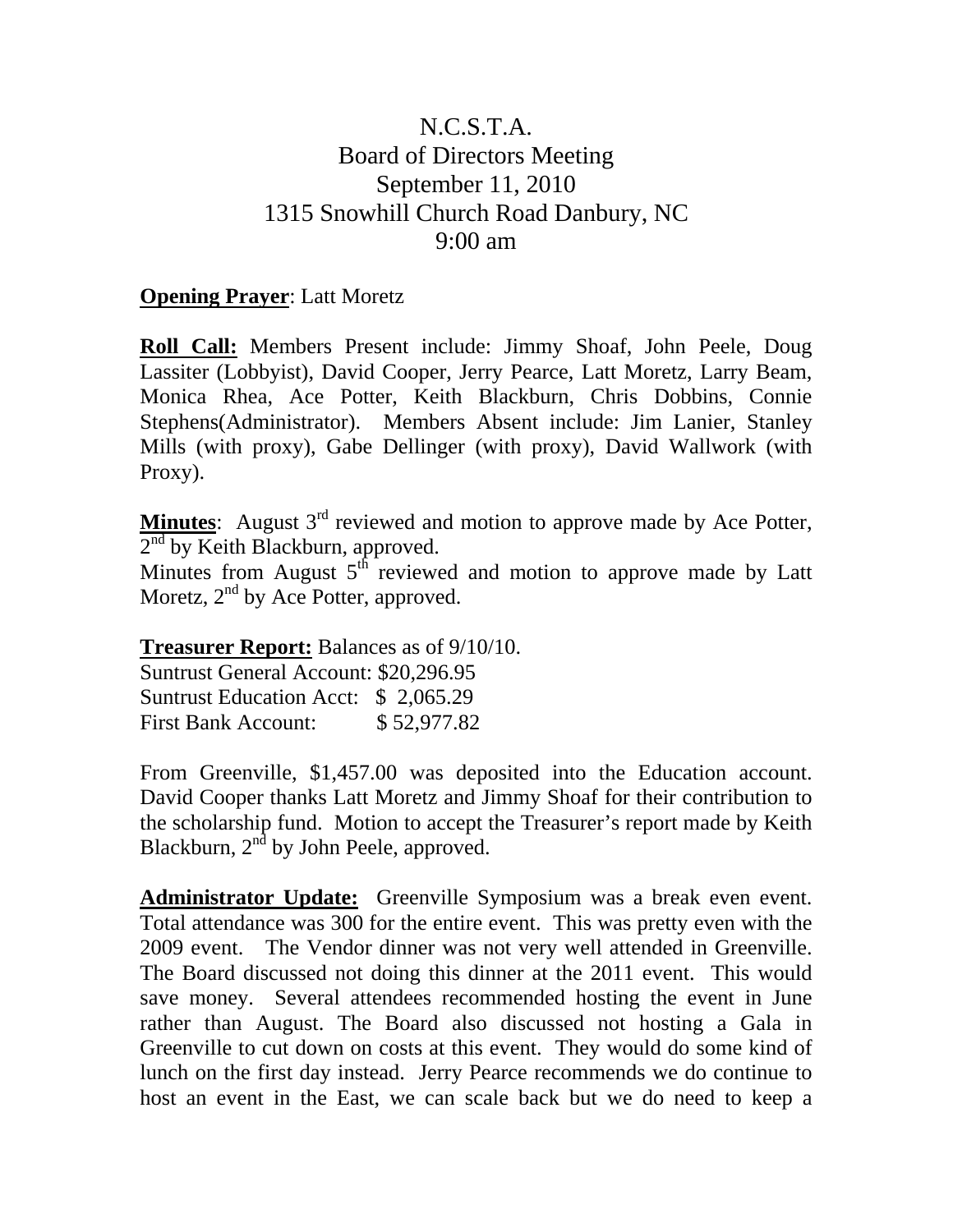presence in the area. Latt Moretz makes a motion to look into moving the event to June as requested, drop the Gala and the vendor dinner and research the cost of providing a lunch instead and keeping the exhibit hall for the vendors and keeping the Symposium name. This was  $2<sup>nd</sup>$  by Larry Beam and approved.

Upcoming 2010 Classes: Sunset Beach, New Bern, Greensboro and Hickory. Greensboro and Hickory will be well attended. These are two of the largest classes offered each year.

Hickory 2011. The Deposit has been paid with the remaining balance due on Oct. 14, 2010. Vendor set up will be January  $19<sup>th</sup>$  with Classes running from Thursday the  $20^{th}$  thru Saturday the  $22^{nd}$ . Class agendas are being worked on now. They are not yet set in stone.

Give away ideas for Hickory. A portfolio book with a built in calculator was suggested. The daily door prize budget will remain \$300/day. This was put in form of a motion by Ace Potter,  $2<sup>nd</sup>$  by Chris Dobbins, approved.

The name change ballots were tallied from Greenville with 50 No's and 14 Yes's. The ballots will be done in Hickory as well.

NC Chamber Membership is due. Last year we were a \$5,000 member. What level do we want to renew? Regular membership is \$1,000. Motion made by Latt Moretz to renew at the  $$1000$  level.  $2<sup>nd</sup>$  by John Peele, approved.

Review of the new Scholarship Application. Changes include: Permission to use name and picture, Deadline of April  $15<sup>th</sup>$  of each year, and are you a legal US citizen. Motion to accept these changes made by John Peele,  $2<sup>nd</sup>$  by Jimmy Shoaf, approved.

## **Lobbyist Update:**

\*NCSTA draft proposal for rule regarding required introductory class in the case of business succession. Committee will be formed and will go through public comment process.

\*NCOWCICB fund status. With the passage of the budget bill, all funds will be credited to NCOWCICB. A meeting has been set up with the state auditor and Emerald Enterprise, to make every effort to get the fiscal responsibilities of the NCOWCICB off on the right step.

\*NCDOL/OSHA Rules on Derricks & Cranes. Effective date is set for October 2011. Lawyers are meeting with NCSTA to determine possible